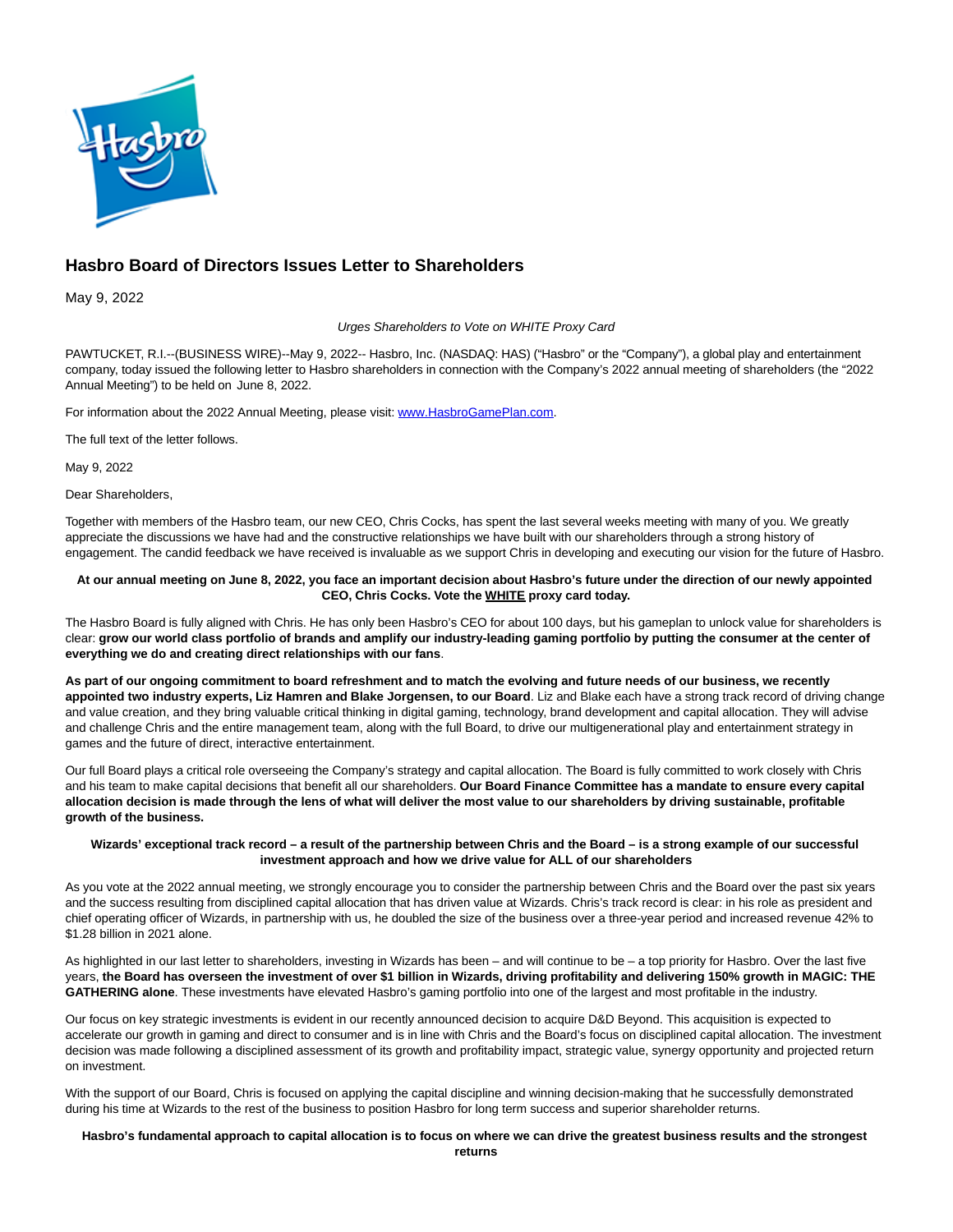Our Board has demonstrated its commitment to exploring all options for value creation. For example, while the timing of our eOne acquisition was unfortunate given the disruptive industry-wide impacts of the COVID-19 pandemic on TV and film production and theatrical distribution, as part of our continuous review of options to unlock shareholder value, the Board approved a sale of eOne's music business – which was not core to our Brand Blueprint strategy – while keeping valuable strategic assets from the acquisition intact. With the proceeds of the divestiture and our cash flow from operations, we were able to strategically invest in other core areas of the business and pay down more than \$1 billion in long-term debt during 2021, while maintaining the dividend to our shareholders.

We are on track to achieve our targeted \$130 million of synergies from the eOne acquisition. With TV and film production returning to pre-COVID levels, the owned entertainment production capabilities we have in eOne will enable consumers to engage with our iconic brands across the Brand Blueprint. Our upcoming MAGIC: THE GATHERING Netflix series and the theatrical release of the blockbuster DUNGEONS & DRAGONS: HONOR AMONG THIEVES feature film in 2023 were greatly enhanced and accelerated by being part of eOne and are strong testaments to the acquisition's value and the power of our Brand Blueprint strategy.

## **VOTE THE WHITE PROXY CARD TODAY**

The Board of Directors of Hasbro recommends shareholders vote "FOR ALL" the nominees proposed by the Hasbro Board at the upcoming annual meeting on the WHITE proxy card. Hasbro urges shareholders to vote their shares in advance of the annual meeting by one of the following methods:

#### **How to Vote**

| Vote Right Away Through Advance Voting Methods                                                                              |                                                                                                                    |                                                                                                                                                                                   | <b>Voting During the Meeting</b>                                                                             |
|-----------------------------------------------------------------------------------------------------------------------------|--------------------------------------------------------------------------------------------------------------------|-----------------------------------------------------------------------------------------------------------------------------------------------------------------------------------|--------------------------------------------------------------------------------------------------------------|
| Vote by Internet<br>Go to the website identified on the<br>enclosed WHITE proxy card or<br>voting instruction form in hand. | Vote by Phone<br>Call the number on the enclosed<br><b>WHITE proxy card or voting</b><br>instruction form in hand. | <b>Vote by Mail</b><br>Sign, date and return the enclosed<br><b>WHITE proxy card or voting</b><br>instruction form in the<br>accompanying postage-paid<br>pre-addressed envelope. | <b>Vote During the Meeting</b><br>See the instructions below regarding<br>how to vote at the Annual Meeting. |

We encourage shareholders NOT to sign, return or vote any gold proxy card sent to you by Alta Fox. Only the latest dated proxy card will count at Hasbro's 2022 annual meeting. Shareholders who have any questions or need assistance voting may contact the Company's proxy solicitors, Innisfree M&A Incorporated, toll-free at 1 (877) 825-8971, or Morrow Sodali LLC, toll-free at 1 (800) 662-5200.

Thank you for your continued support of Hasbro.

Sincerely,

The Hasbro Board of Directors

# **About Hasbro**

Hasbro (NASDAQ: HAS) is a global play and entertainment company committed to making the world a better place for all children, fans and families. Hasbro delivers immersive brand experiences for global audiences through consumer products, including toys and games; entertainment through eOne, its independent studio; and gaming, led by the team at Wizards of the Coast, an award-winning developer of tabletop and digital games best known for fantasy franchises MAGIC: THE GATHERING and DUNGEONS & DRAGONS.

The company's unparalleled portfolio of approximately 1,500 brands includes MAGIC: THE GATHERING, NERF, MY LITTLE PONY, TRANSFORMERS, PLAY-DOH, MONOPOLY, BABY ALIVE, DUNGEONS & DRAGONS, POWER RANGERS, PEPPA PIG and PJ MASKS, as well as premier partner brands. For the past decade, Hasbro has been consistently recognized for its corporate citizenship, including being named one of the 100 Best Corporate Citizens by 3BL Media and one of the World's Most Ethical Companies by Ethisphere Institute. Important business and brand updates are routinely shared on our Investor Relations website, Newsroom and social channels (@Hasbro on Twitter, Instagram, Facebook and LinkedIn.)

© 2022 Hasbro, Inc. All Rights Reserved.

## **Forward-Looking Statements**

This communication contains "forward-looking statements" within the meaning of the Private Securities Litigation Reform Act of 1995. These forwardlooking statements may be accompanied by such words as "anticipate," "believe," "could," "estimate," "expect," "forecast," "intend," "may," "plan," "potential," "project," "target," "will" and other words and terms of similar meaning. Among other things, these forward-looking statements may include statements concerning: the impact and contributions of our new director appointments, and our ability to achieve our financial and business plans, goals and objectives, including achieving long-term sustainable profitable growth and long-term value for shareholders. Specific factors that might cause such a difference include those risks detailed from time to time in Hasbro's filings with the SEC. The statements contained herein are based on Hasbro's current beliefs and expectations and speak only as of the date of this communication. Except as may be required by law, Hasbro does not undertake any obligation to make any revisions to the forward-looking statements contained in this communication or to update them to reflect events or circumstances occurring after the date of this communication. You should not place undue reliance on forward-looking statements.

## **Additional Information and Where to Find It**

Hasbro has filed with the SEC a definitive proxy statement on Schedule 14A on April 25, 2022, containing a form of WHITE proxy card, and other relevant documents with respect to its solicitation of proxies for Hasbro's 2022 annual meeting of shareholders (the "2022 annual meeting"). INVESTORS AND SECURITY HOLDERS ARE URGED TO READ THE DEFINITIVE PROXY STATEMENT (INCLUDING ANY AMENDMENTS OR SUPPLEMENTS THERETO) FILED BY HASBRO AND ANY OTHER RELEVANT DOCUMENTS FILED WITH THE SEC CAREFULLY AND IN THEIR ENTIRETY BECAUSE THEY CONTAIN OR WILL CONTAIN IMPORTANT INFORMATION ABOUT ANY SOLICITATION. Investors and security holders may obtain copies of these documents and other documents filed with the SEC by Hasbro free of charge through the website maintained by the SEC a[t www.sec.gov.](https://cts.businesswire.com/ct/CT?id=smartlink&url=http%3A%2F%2Fwww.sec.gov&esheet=52712300&newsitemid=20220508005077&lan=en-US&anchor=www.sec.gov&index=2&md5=17410bda3090cafdca80874d8d0fadd6) Copies of the documents filed by Hasbro are also available free of charge by accessing Hasbro's website at [www.hasbro.com.](https://cts.businesswire.com/ct/CT?id=smartlink&url=http%3A%2F%2Fwww.hasbro.com&esheet=52712300&newsitemid=20220508005077&lan=en-US&anchor=www.hasbro.com&index=3&md5=6fa6f462070a072b7ba8fb82297acec0)